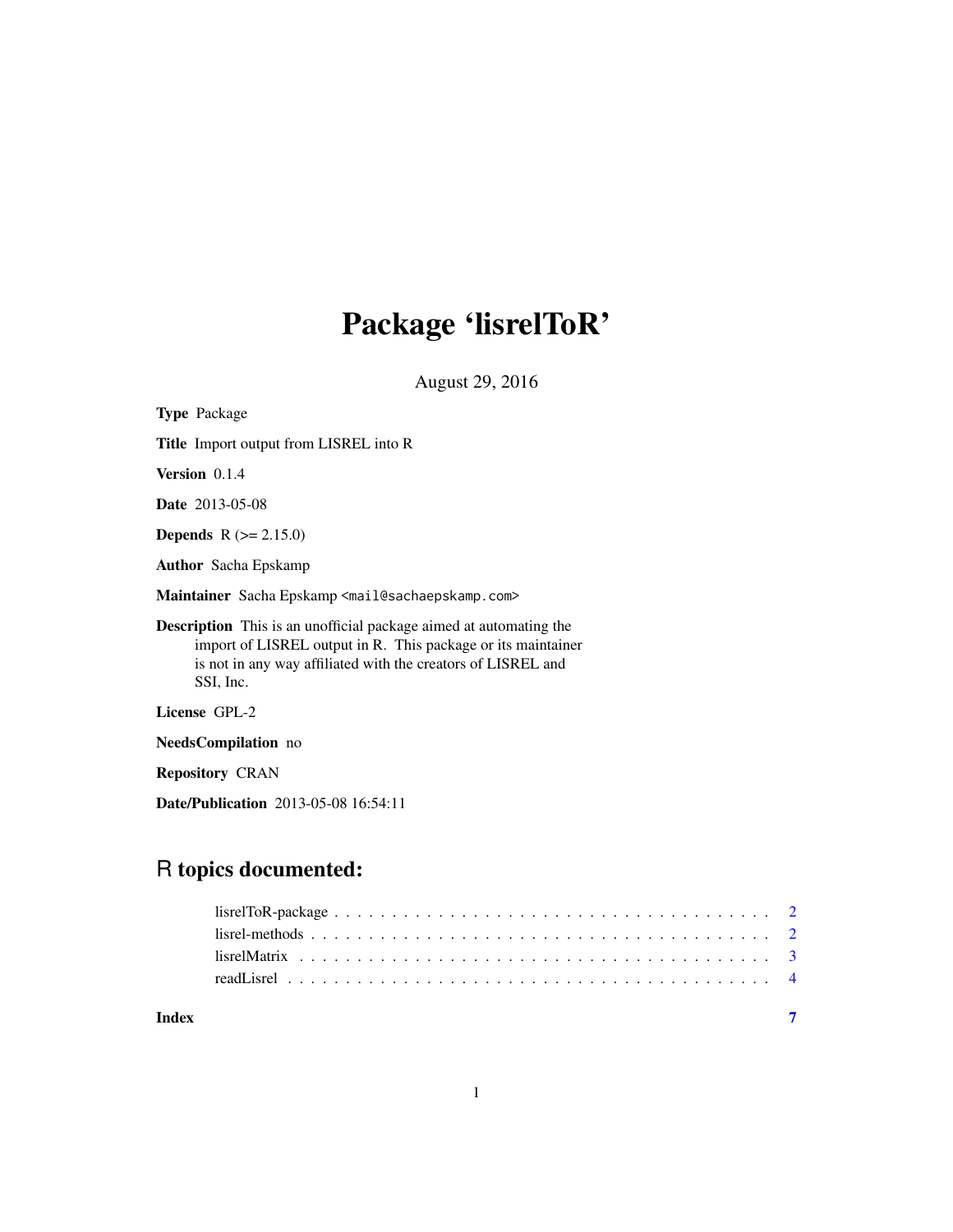<span id="page-1-0"></span>lisrelToR-package *Import LISREL output in R.*

#### Description

This is an unofficial package aimed at automating the import of LISREL output in R. This package or its maintainer is not in any way affiliated with the creators of LISREL and SSI, Inc.

#### Author(s)

Sacha Epskamp (mail@sachaepskamp.com)

Maintainer: Sacha Epskamp <mail@sachaepskamp.com>

#### References

github.com/SachaEpskamp/lisrelToR

lisrel-methods *Methods for lisrel objects*

#### Description

Print method prints LISREL output file to the console, summary method returns RAM of parameter estimates as given by semPlotModel from the semPlot package and plot method calls semPaths from the semPlot package.

#### Usage

## S3 method for class 'lisrel'  $print(x, \ldots)$ 

### Arguments

| x        | output of readLisrel |
|----------|----------------------|
| $\cdots$ | Not used             |

### Author(s)

Sacha Epskamp <mail@sachaepskamp.com>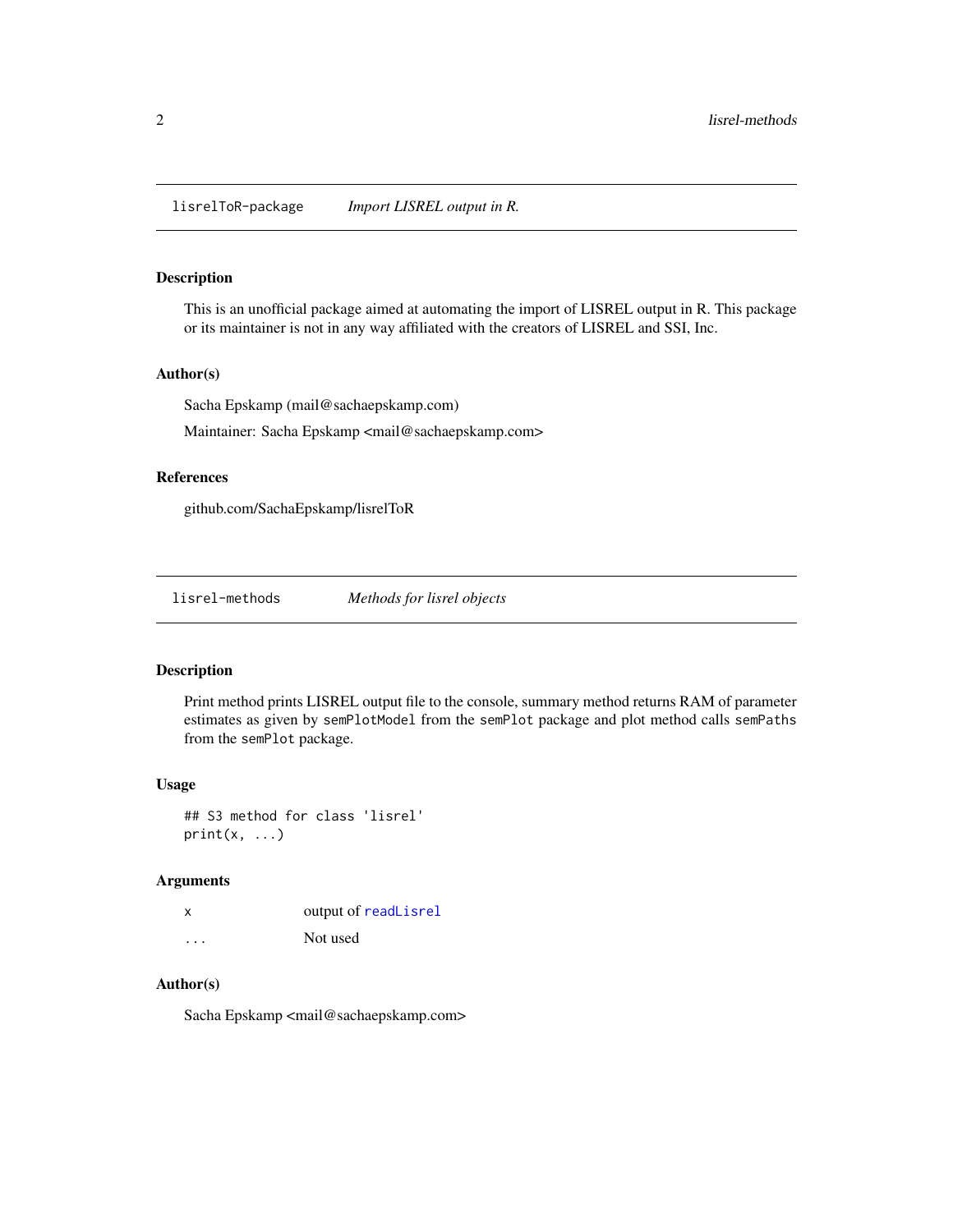<span id="page-2-1"></span><span id="page-2-0"></span>

### Description

This function can be used to extract matrices from the output of [readLisrel](#page-3-1).

### Usage

lisrelMatrix(object, matrix, group = 1, type = "est")

#### Arguments

| object | A "lisrel" object obtained by readLisrel.                              |
|--------|------------------------------------------------------------------------|
| matrix | Specification of the matrix to be extracted. See details.              |
| group  | An integer specifying which group the matrix should be extracted from. |
| type   | Specification of the type of matrix to be extracted.                   |

#### Details

LisrelToR uses the following names for the model matrices:

LY Lambda-Y matrix.

PS Psi matrix.

- BE Beta matrix.
- TE Theta-Epsilon matrix.
- TY Tau-Y matrix.
- AL Alpha matrix.
- LX Lambda-X matrix.
- PH Phi matrix.
- GA Gamma matrix.
- TD Theta-Delta matrix.
- TX Tau-X matrix.
- KA Kappa

ObsCovs The observed covariance matrix, or a list of such matrices for each group.

ImpCovs The implied covariance matrix, or a list of such matrices for each group.

Furthermore, lisrelToR uses the following names for matrix types:

- est Parameter estimates
- se Standard errors

t t-values

parSpec Parameter numbers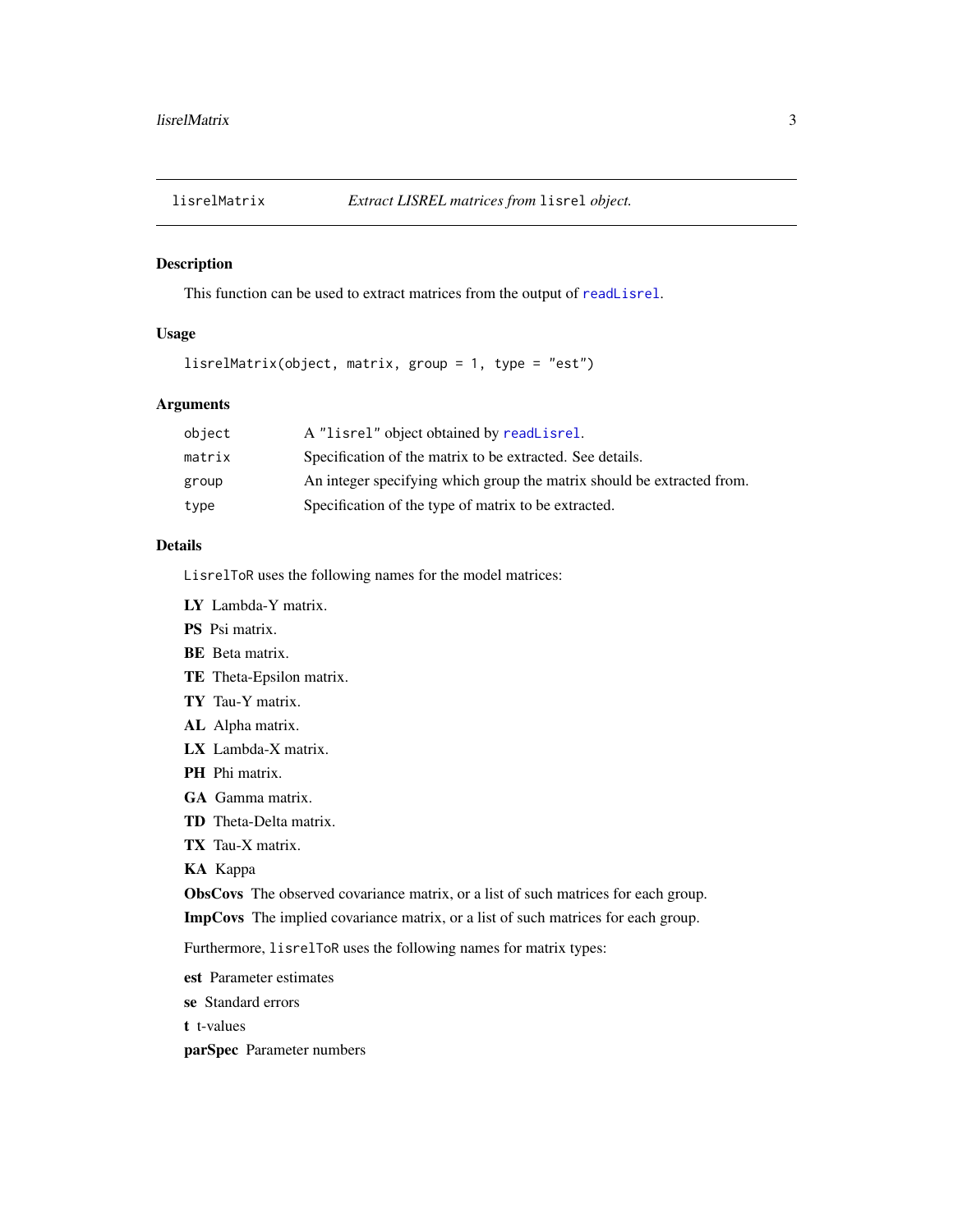#### <span id="page-3-0"></span>Value

A matrix.

## Author(s)

Sacha Epskamp <mail@sachaepskamp.com>

### References

Joreskog, K. G., & Sorbom, D. (1996). LISREL 8 user's reference guide. Scientific Software.

#### See Also

[readLisrel](#page-3-1)

#### Examples

```
## Measurment invariance example:
download.file("http://sachaepskamp.com/files/mi1.OUT",modFile <- tempfile(fileext=".OUT"))
Lis <- readLisrel(modFile)
```

```
# Extract Lambda-Y for group 2:
lisrelMatrix(Lis,"LY", group = 2)
```
<span id="page-3-1"></span>readLisrel *Read LISREL matrices into R*

## Description

This function scans LISREL (Joreskog & Sorbom, 1996) output for model matrices and fit indices.

#### Usage

```
readLisrel(x)
```
#### Arguments

x String indicating the location of a LISREL output file.

### Details

LisrelToR uses the following names for the model matrices:

- LY Lambda-Y matrix.
- PS Psi matrix.
- BE Beta matrix.
- TE Theta-Epsilon matrix.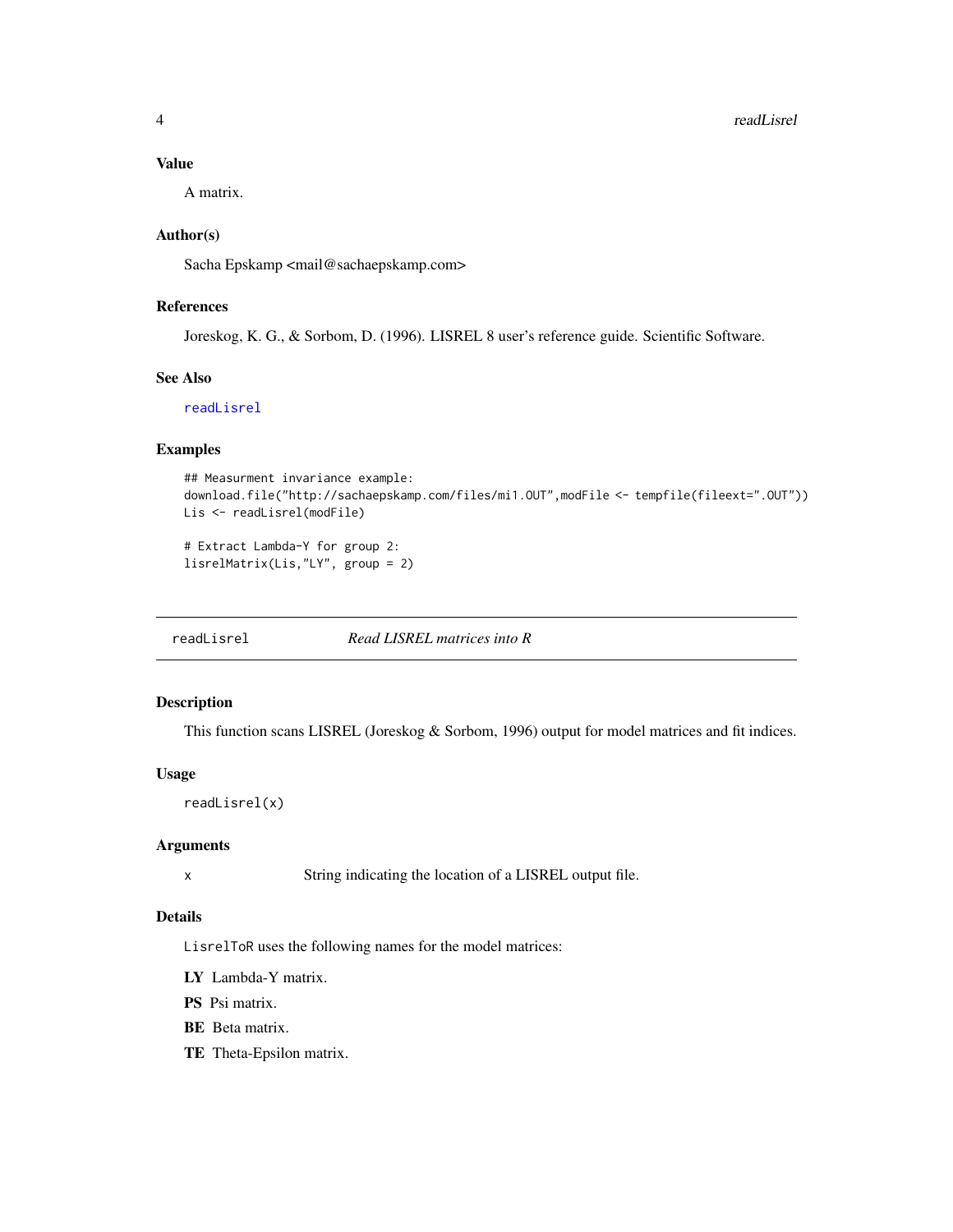#### <span id="page-4-0"></span>readLisrel 5

- TY Tau-Y matrix.
- AL Alpha matrix.
- LX Lambda-X matrix.
- PH Phi matrix.
- GA Gamma matrix.
- TD Theta-Delta matrix.
- TX Tau-X matrix.
- KA Kappa
- ObsCovs The observed covariance matrix, or a list of such matrices for each group.

ImpCovs The implied covariance matrix, or a list of such matrices for each group.

Furthermore, lisrelToR uses the following names for matrix types:

est Parameter estimates

- se Standard errors
- t t-values

parSpec Parameter numbers

#### Value

A list of class "lisrel" contaning:

| fitIndices  | Fit indices, currently not supported.                                                                                                                                                                                                                                                                                            |
|-------------|----------------------------------------------------------------------------------------------------------------------------------------------------------------------------------------------------------------------------------------------------------------------------------------------------------------------------------|
| matrices    | A list contaning the model matrices. For each group this list conains a list with<br>for each matrix (using LISREL style naming, see details) a list contaning el-<br>ements est for parameter estimates, se for standard errors, t for t-values and<br>parSpec for parameter numbers. Use lisrelMatrix to extract the matrices. |
| variables   | Currently not used.                                                                                                                                                                                                                                                                                                              |
| Covariances | A list with elements implied and observed containing the implied and ob-<br>served covariance matrices.                                                                                                                                                                                                                          |

#### Author(s)

Sacha Epskamp <mail@sachaepskamp.com>

#### References

Joreskog, K. G., & Sorbom, D. (1996). LISREL 8 user's reference guide. Scientific Software.

# See Also

[lisrelMatrix](#page-2-1)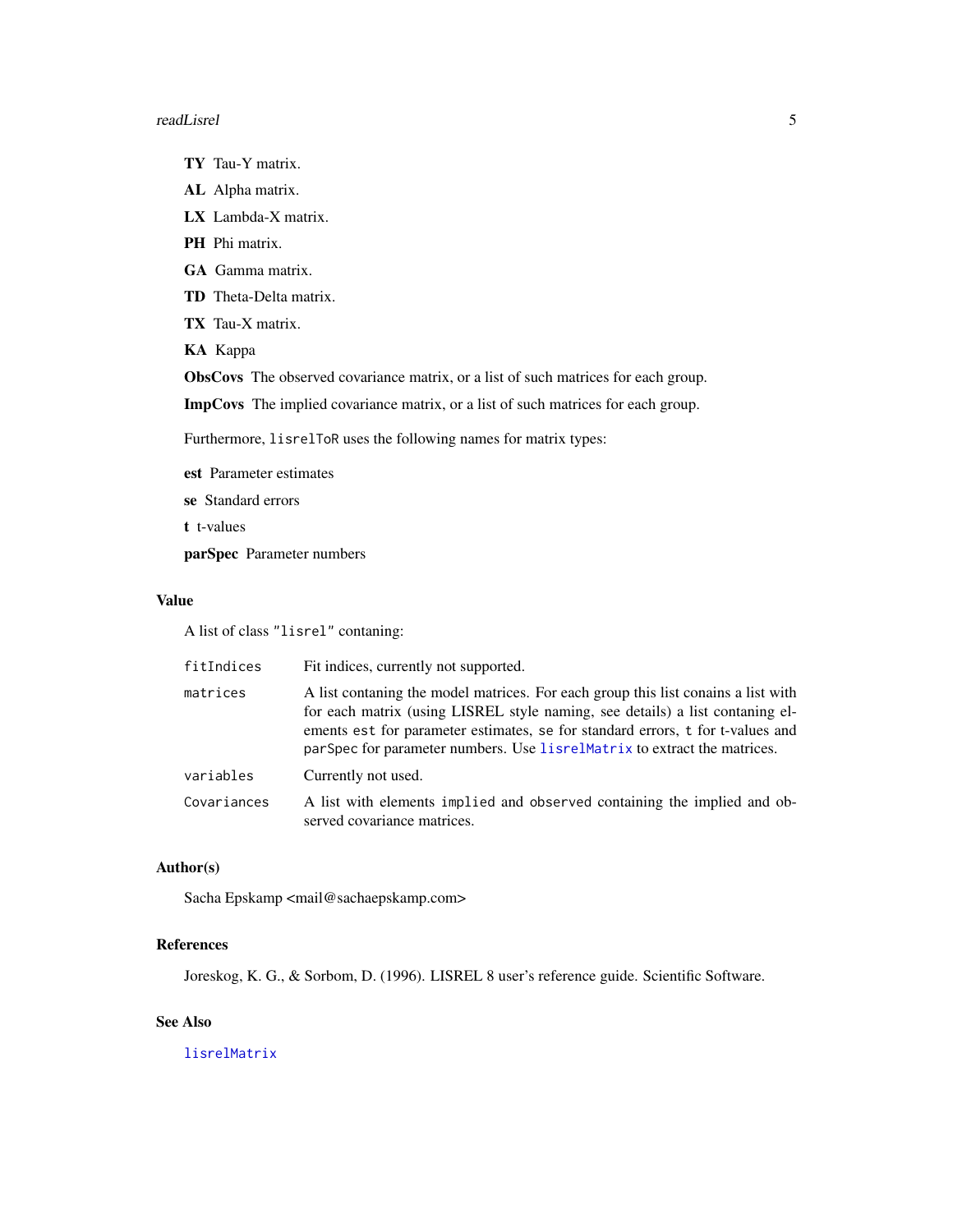# Examples

```
## Measurment invariance example:
download.file("http://sachaepskamp.com/files/mi1.OUT",modFile <- tempfile(fileext=".OUT"))
Lis <- readLisrel(modFile)
# Extract Lambda-Y for group 2:
lisrelMatrix(Lis,"LY", group = 2)
# Structure of object:
str(Lis)
# Print full LISREL output to console:
print(Lis)
```